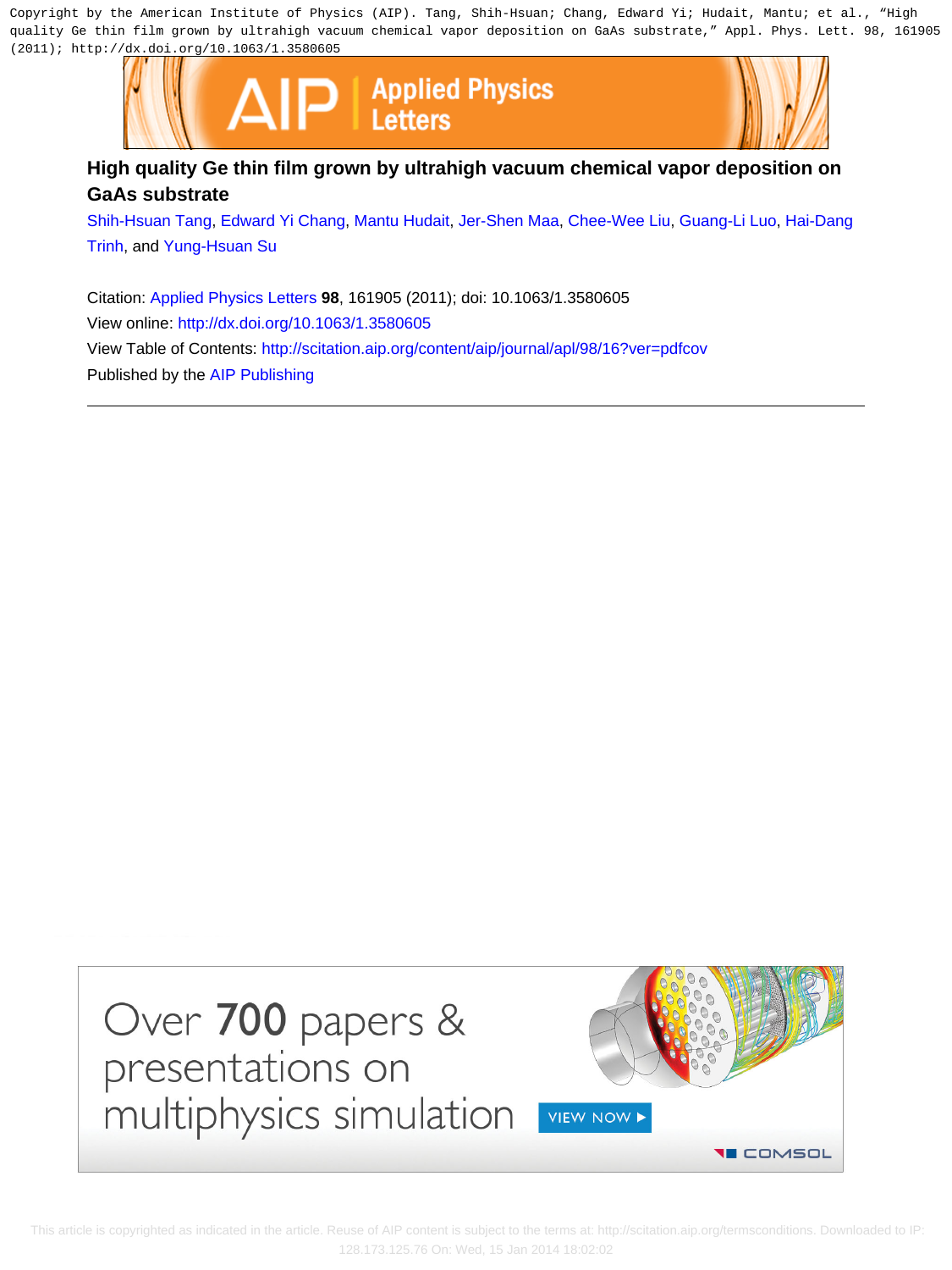## **[High quality Ge thin film grown by ultrahigh vacuum chemical vapor](http://dx.doi.org/10.1063/1.3580605) [deposition on GaAs substrate](http://dx.doi.org/10.1063/1.3580605)**

Shih-Hsuan Tang,  $^1$  Edward Yi Chang,  $^{1,2,a)}$  $^{1,2,a)}$  $^{1,2,a)}$  Mantu Hudait, $^3$  Jer-Shen Maa,  $^1$  Chee-Wee Liu,  $^4$ Guang-Li Luo,<sup>5</sup> Hai-Dang Trinh,<sup>1</sup> and Yung-Hsuan Su<sup>1</sup><br><sup>1</sup>Department of Materials Science and Engineering, National Chiao Tung University, 1001 Ta-Hsueh Rd.,

*Hsin-chu 300, Taiwan*

2 *Department of Electronics Engineering, National Chiao Tung University, 1001 Ta-Hsueh Rd., Hsin-chu 300, Taiwan*

3 *Department of Electrical and Computer Engineering, Virginia Tech, Blacksburg, Virginia 24061, USA* 4 *Department of Electrical Engineering, National Taiwan University, Taipei 106, Taiwan*

5 *National Nano Device Laboratories, Hsin-chu 300, Taiwan*

(Received 10 January 2011; accepted 28 March 2011; published online 19 April 2011)

High-quality epitaxial Ge films were grown on GaAs substrates by ultrahigh vacuum chemical vapor deposition. High crystallinity and smooth surface were observed for these films by x-ray diffraction, transmission electron microscopy, and atomic force microscopy. Direct band gap emission (1550 nm) from this structure was detected by photoluminescence. Valence band offset of 0.16 eV at the Ge/GaAs interface was measured by x-ray photoelectron spectroscopy. N-type arsenic self-doping of  $10^{18}/\text{cm}^{-3}$  in the grown Ge layers was determined using electrochemical capacitance voltage measurement. This structure can be used to fabricate p-channel metal-oxide-semiconductor field-effect transistor for the integration of Ge p-channel device with GaAs n-channel electronic device. © 2011 American Institute of Physics. [doi[:10.1063/1.3580605](http://dx.doi.org/10.1063/1.3580605)]

In the past several decades, there has been a steady step-up of device performance along with the continued reduction in device feature sizes for silicon devices. Furthermore, for small feature size silicon devices, additional gaining in carrier mobility can be achieved by applying a strain to the channel material. $<sup>1</sup>$  In contrast to these Si devices, high-</sup> speed devices made from III–V materials are characterized with a high electron mobility but still suffer from low hole mobility. Therefore, it is still a challenge to find a p-channel material with high hole mobility.

The epitaxial Ge layer on GaAs substrate as the p-channel material for complementary III–V CMOS logic is studied in this letter. In the past few years, devices with Ge channel material on Si substrate have been fabricated, and a higher p-channel hole mobility has been reported. $^{2}$  The increasing interest to pursue this Ge/GaAs approach is due to the following reasons: (1) Ge has a much higher bulk hole mobility ( $\mu_h$ =1900 cm<sup>2</sup>/V s) as compared to GaAs ( $\mu_h$  $= 400 \text{ cm}^2$ /V s), (2) the Ge/GaAs interface has a very small lattice mismatch  $(\sim 0.08\%)$ , therefore thicker Ge films can be grown on GaAs substrates with very low threading dislocation density, and (3) the narrower band gap of Ge  $(E_{g})$  $= 0.66$  eV) lies within a wider band gap of GaAs  $(1.42 \text{ eV})$ , resulting in a good confinement of carriers in the Ge layer.<sup>3</sup>

In this work, high-quality epitaxial Ge films were deposited on GaAs by ultrahigh vacuum chemical vapor deposition (UHVCVD). In-depth characterizations of film structure, optical and electrical properties, and doping conditions were carried out using methods of x-ray diffraction (XRD), cross-sectional transmission electron microscopy (TEM), atomic force microscopy (AFM), photoluminescence (PL), x-ray photoelectron spectroscopy (XPS), and electrochemi-

cal capacitance voltage (ECV) profiling. The purpose of this study is to evaluate Ge film on GaAs for potential Ge/GaAs p-channel electronic devices with high hole mobility for future integration with Si technology.

Epiready GaAs (100) wafers were used as substrates for Ge deposition. Ge deposition was carried out in an UH-VCVD system using  $GeH_4$  as Ge source. Before deposition, the as-received GaAs wafer was loaded into the load-lock chamber without any precleaning step. After the pressure of load-lock reached  $2 \times 10^{-6}$  Torr, the wafer was then transferred into the deposition chamber. The wafer then went through a prebake step and the native oxide  $(As<sub>2</sub>O<sub>3</sub>)$  and  $Ga<sub>2</sub>O<sub>3</sub>$  on the surface were removed in this step. Due to the sensitive nature of GaAs substrate surface, the prebake time without arsenic overpressure was controlled carefully to prevent the decomposition of GaAs. The GaAs substrate was annealed at 600 °C for 2 min prior to GeH<sub>4</sub> flow. The GeH<sub>4</sub> flow was fixed at 10 SCCM (SCCM denotes cubic centimeter per minute at STP, the pressure was controlled at 20 mTorr, and deposition time was varied to deposit undoped Ge films to the thicknesses of 200 nm, 450 nm, and  $2.75$   $\mu$ m.

The structural and crystalline qualities of the films were analyzed by high-resolution XRD (HRXRD) and crosssectional TEM. The surface roughness was determined by AFM. PL measurement was used to determine the emission and the band gap of the material, the ECV profiler was used to determine the doping type and background concentration. XPS was used to determine the valence band offset  $(\Delta E_v)$ between the Ge film and the GaAs substrate.

The 200 nm thick Ge film deposited at 600 °C on GaAs substrate was used for the HRXRD measurement using a Bede D1 XRD system. The scanned result is shown in Fig. [1,](#page-2-0) in which the HRXRD result is in black line and the simulated curve is in gray line, with the GaAs substrate peak at zero. The angle between the peaks of the Ge film and the GaAs

<span id="page-1-0"></span>a)Author to whom correspondence should be addressed. Electronic mail: edc@mail.nctu.edu.tw.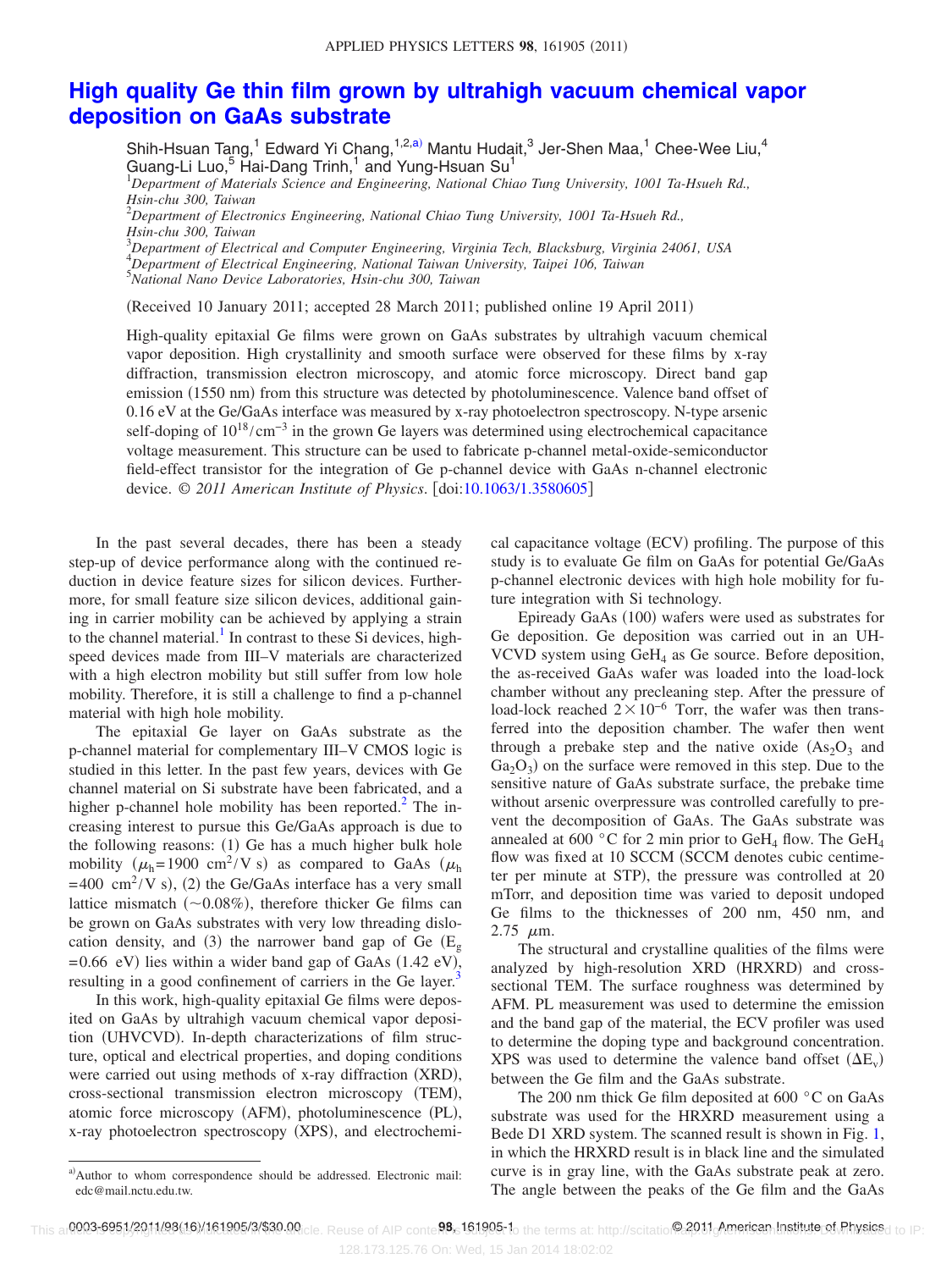<span id="page-2-0"></span>

FIG. 1. XRD measurement of 200 nm Ge film on GaAs substrate. The fringes on both sides imply a sharp Ge/GaAs interface.

substrate is less than 200 arc sec. The HRXRD result and the simulated curve match closely with each other. The appearance of fringes on both sides of Ge and GaAs peaks implies a parallel and very sharp interface existed in this heterojunction structure.<sup>2</sup> AFM measurement of the same structure shows that the root mean square roughness (rms) was only  $0.132$  nm and the mean surface roughness  $(Ra)$  was about 0.104 nm. All these indicate that the Ge film grown on GaAs substrate was very uniform and can be used for the fabrication of metal-oxide-semiconductor field-effect transistor (MOSFET) or p-channel quantum well devices.

The crystalline quality of thicker Ge film was further characterized by cross-sectional TEM. Figure [2](#page-2-1) is a crosssectional TEM micrograph of 2.75  $\,\mu$ m thick Ge film deposited on GaAs substrate grown at 600 °C. A few misfit dislocations are detected at the interface, but there is no appearance of any threading dislocation, which is expected. The lattice mismatch between these two materials is extremely small, which is 0.08% at room temperature and about 0.1% at growth temperature. The distance between two misfit dislocations is about 400 nm. Since the lattice constants of Ge and GaAs are 5.64 613 Å and 5.65 33 Å, respectively, therefore at the interface there are 708 lattices of Ge to match 707 lattices of GaAs at the interface. This means that for every 400 nm, an atom from the GaAs lattice is missing

<span id="page-2-1"></span>

This andetected The rinset is the high resolution TRMe. Reuse of AIP content is subjetite gration processp://scitation.aip.org/termsconditions. Downloaded to IP: FIG. 2. (Color online) Cross-sectional TEM image of Ge on GaAs. A few misfit dislocations are seen at the interface but no threading dislocation is

<span id="page-2-2"></span>

FIG. 3. (Color online) Room temperature PL infrared emission from the structure of 200 nm Ge film on GaAs substrate. The direct band gap emission occurs at 1550 nm with energy of 0.8 eV. The ECV data shows that the Ge film is n-type, and the donor concentration is about  $2.49 \times 10^{18} / \text{cm}^3$ .

to form the string of one misfit dislocation. The high reso-lution TEM graph (the inset of Fig. [2](#page-2-1)) shows very good interface quality between Ge and GaAs.

Recently, a direct band gap emission has been observed with the structure of Ge on  $Si^{4-6}$  $Si^{4-6}$  $Si^{4-6}$  To obtain this emission, it requires the application of a tensile strain of under 2% to the Ge film,  $\frac{7}{8}$  a high pumping level, high temperature, and a n-type doping of Ge to compensate the 0.136 eV difference in energy between  $\Gamma$  and L valleys.<sup>9</sup> In one report, in order to increase the electron fraction of  $\Gamma$  valley and to move the Fermi level upwards, $6 \times 10^{-10}$  pump power was raised to 360 mW at room temperature. The direct radiative transition rate is about 1600 times that of the indirect transition at high power excitation.<sup>10</sup> The PL spectrum of Ge on GaAs is shown in Fig. [3.](#page-2-2) This is a room temperature PL infrared emission with 671 nm incident. The PL peak at 1550 nm, corresponding to an energy of 0.8 eV, reveals that the electrons in L valley recombine with holes in the valence band, the direct band gap emission occurs in the 200 nm Ge film on GaAs substrate.

In order to understand the mechanism of PL emission from the Ge sample, a Ge film with 450 nm in thickness was prepared for accurate ECV measurement to determine the type of Ge film. The result is shown in the inset of Fig. [3.](#page-2-2) The Ge film is n-type with a donor concentration of 2.49  $\times 10^{18} / \text{cm}^3$ .

The reason that the direct band emission of Ge on GaAs substrate can be detected is probably related to the high quality of epitaxial Ge film on GaAs and the unexpected n-type doping. By filling  $2.49 \times 10^{18} / \text{cm}^3$  electrons into L valley, the energy difference between  $\Gamma$  valley and L valley can be compensated mostly. The band gap of L valley and the band gap of  $\Gamma$  valley becomes almost the same because the electrons filled the  $\Gamma$  valley, and some electrons injected and existed in the  $\Gamma$  valley. The electrons in the  $\Gamma$  valley recombine with holes, emitting light of direct transition at 1550 nm. The theory mentioned above is discussed in pervious study.<sup>9</sup> The arsenic donor was from the memory doping in the chamber which was caused by the decomposition of GaAs. The memory doping was confirmed by the horizontal profile of the donor concentration in ECV curve. This n-type Ge film can be used for the fabrication of the p-channel MOSFET, the advantage is that a Ge p-channel device can be processed adjacent to a GaAs n-channel device in a simple